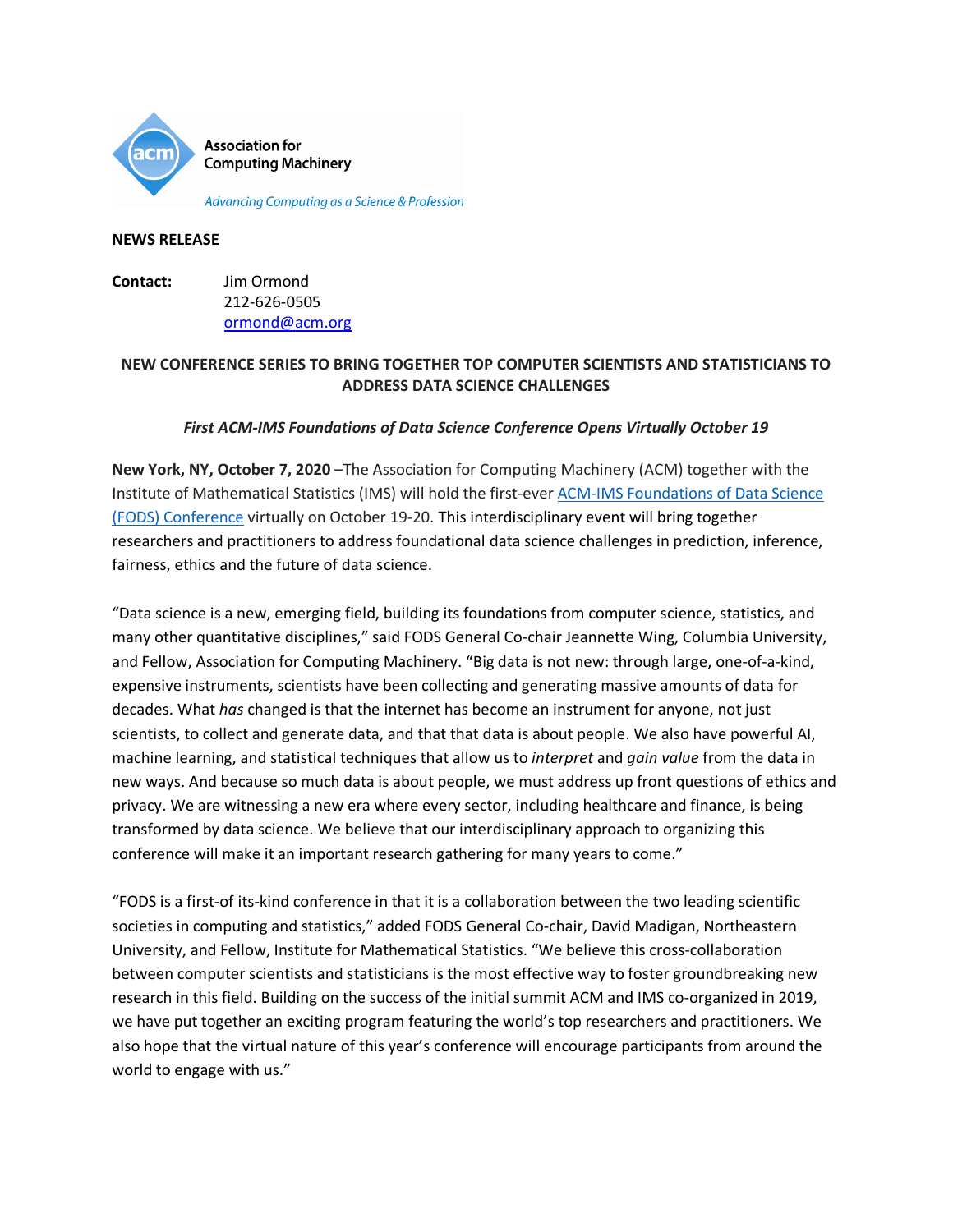# **ACM-IMS FODS 2020 HIGHLIGHTS**

### **Keynote Speakers**

### **"AutoML and Interpretability: Powering the Machine Learning Revolution in Healthcare"**

*Michaela van der Schaar, The Alan Turing Institute*

AutoML and interpretability are both fundamental to the successful uptake of machine learning by nonexpert end users. This keynote presents state-of-the-art AutoML and interpretability methods for healthcare developed in van der Schaar's lab and how they have been applied in various clinical settings (including cancer, cardiovascular disease, cystic fibrosis, and recently Covid-19), and then explains how these approaches form part of a broader vision for the future of machine learning in healthcare.

### **"Semantic Scholar, NLP, and the Fight Against COVID-19"**

### *Oren Etzioni, Allen Institute for AI (AI2)*

Etzioni's talk will describe the dramatic creation of the COVID-19 Open Research Dataset (CORD-19) at the Allen Institute for AI and the broad range of efforts, both inside and outside of the Semantic Scholar project, to garner insights into COVID-19 and its treatment based on this data. The talk will highlight the difficult problems facing the emerging field of Scientific Language Processing.

### **FODS 2020 Papers (Partial List)**

For a list of all accepted papers, [visit here.](https://easychair.org/smart-program/FODS2020/)

### **"Incentives Needed for Low-Cost Fair Data Reuse"**

### *Roland Maio, Augustin Chaintreau, Columbia University*

One of the central goals in algorithmic fairness is to build systems with fairness properties that compose gracefully. Although the importance of this goal was recognized early, limited progress has been made. In this work, Maio and *Chaintreau* propose a fresh approach to building fairly composable data-science pipelines by incorporating information about parties' incentives into fairness interventions. Their results open several new directions for research on fair data-science pipelines, fair machine learning, and algorithmic fairness more broadly.

### **"Applying Algorithmic Accountability Principles and Frameworks to Ecosystem Forecasting: A Case Study in Forecasting Shellfish Toxicity in the Gulf of Maine"**

## *Isabella Grasso, David Russell, Jeanna Matthews, Clarkson University; Abigail Matthews, University of Wisconsin-Madison; Nick Record, Bigelow Laboratory for Ocean Sciences*

Ecological forecasts are used to drive decisions that can have significant impacts on the lives of individuals and on the health of ecosystems. In this paper, the authors discuss their experience with applying algorithmic accountability principles and frameworks to ecosystem forecasting, in particular to forecasting shellfish toxicity in the Gulf of Maine using a dataset produced by the Marine Biotoxin Monitoring Program conducted by the Department of Marine Resources (DMR).